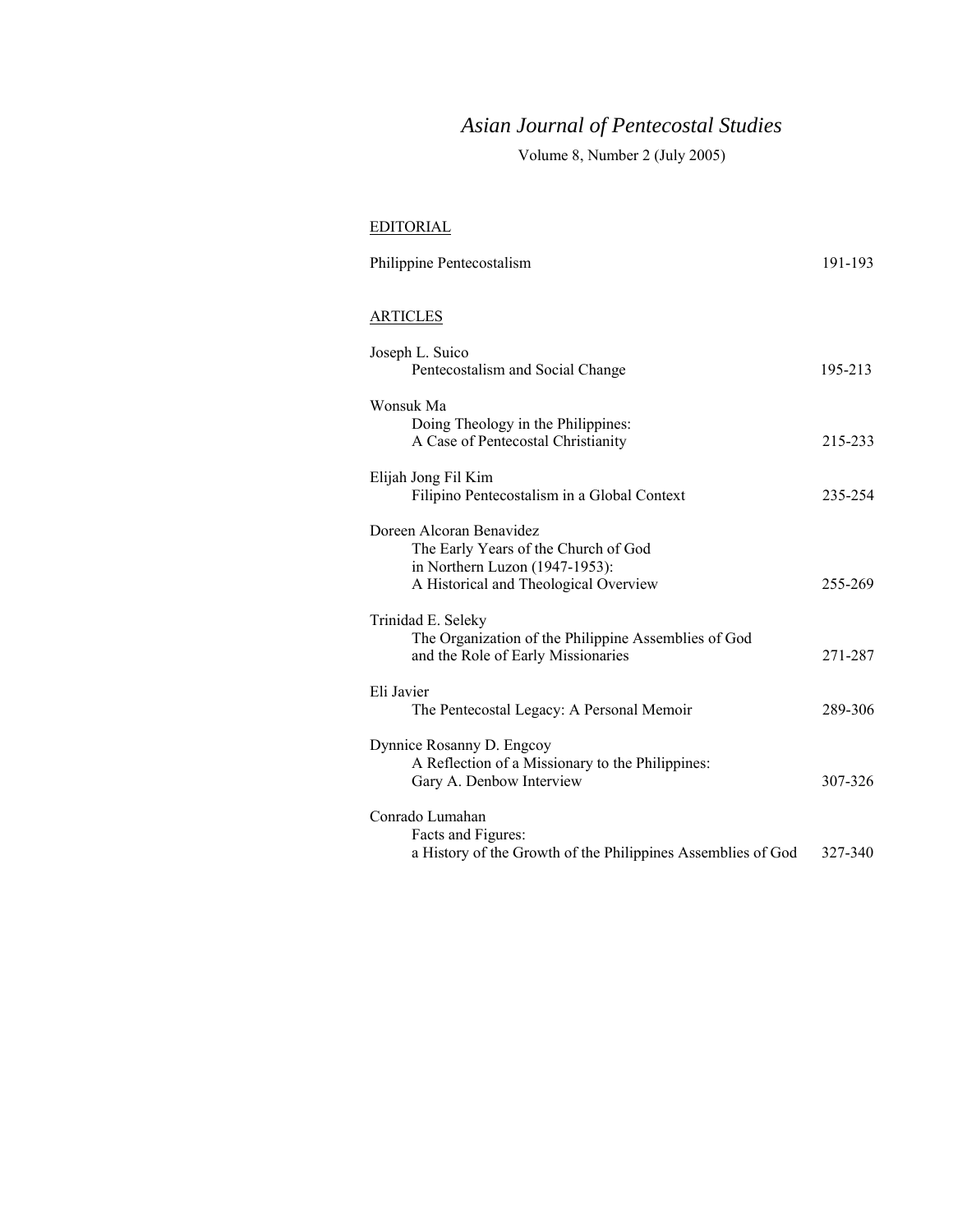## BOOK REVIEWS

| William W. Menzies: Review of <i>People of the Spirit:</i><br>The Assemblies of God | 341-342 |
|-------------------------------------------------------------------------------------|---------|
| Brian C. Stiller: Review of <i>Preach the Word</i> :<br>A Pentecostal Approach      | 342-343 |
| CONTRIBUTORS                                                                        | 345-346 |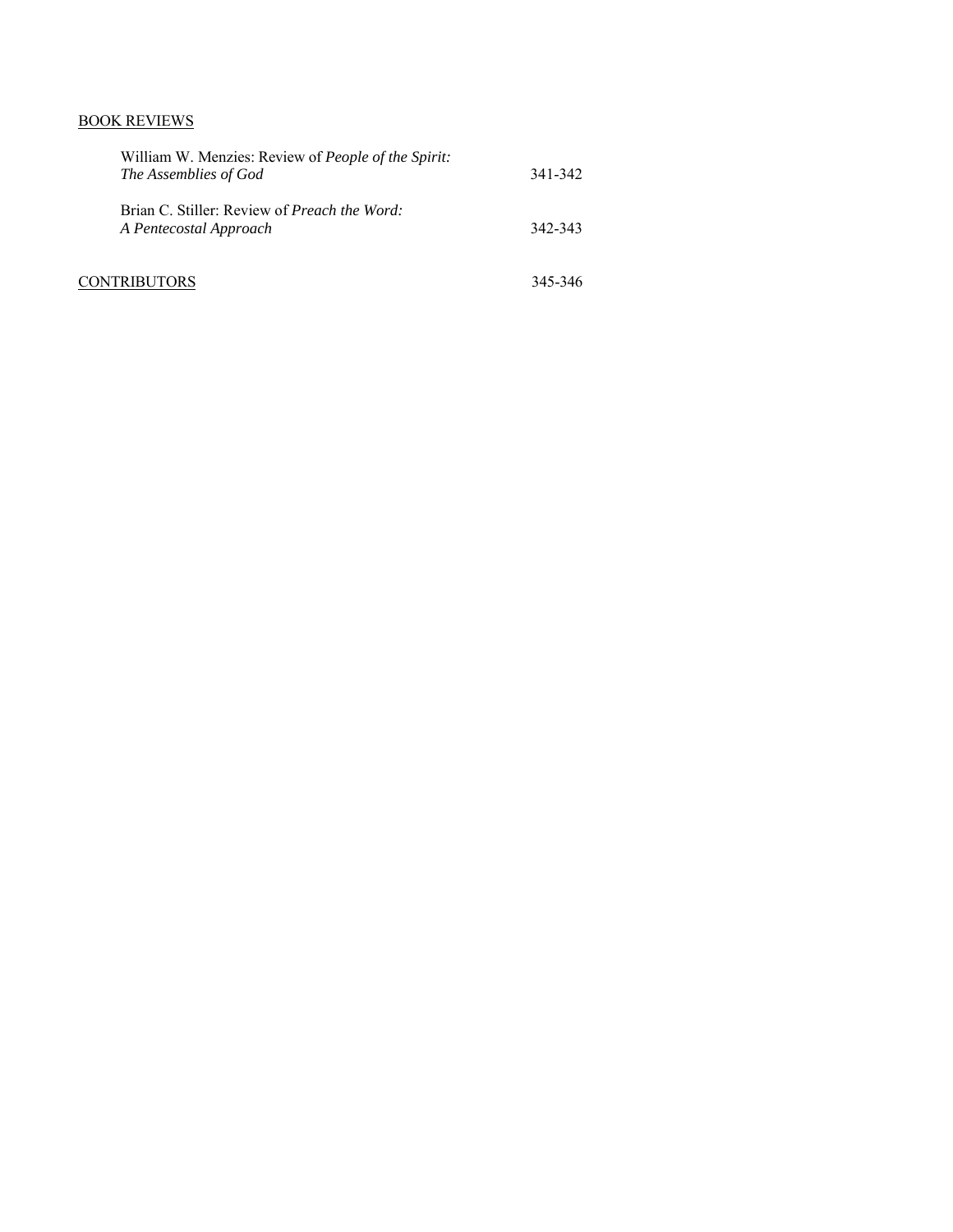#### *Asian Journal of Pentecostal Studies*  ISSN 0118-8534 Vol. 8, No. 2 (July 2005)

Editors Joseph R. Suico (chief editor for the current issue) Wonsuk Ma, William W. Menzies

- Editorial Board: Simon Chan (Trinity Theological College, Singapore), Paul Elbert (Church of God Theological Seminary, USA), Gordon D. Fee (Regent College, Canada), Peter Kuzmič (Evangelical Theological Seminary, Croatia), Robert P. Menzies (Asia Pacific Theological Seminary, Philippines), Russell P. Spittler (Fuller Theological Seminary, USA), Vinson Synan (Regent University, USA), Yeow Choo Lak (former director, Association of Theological Education in South East Asia, Philippines)
- Editorial Assistance (for this issue): Michio Ogino (subscription); Barbara dela Cruz (management); Judy Gilliland (proofreading)

*ASIAN JOURNAL OF PENTECOSTAL STUDIES* is published twice per year (January and July) by the Faculty of Asia Pacific Theological Seminary, P.O. Box 377, Baguio City 2600, Philippines. Part or whole of the current and previous issues may be available through Internet (http://www.apts.edu/ajps). Views expressed in the *Journal* reflect those of the authors and reviewers, and not the views of the editors, the publisher or the participating institutions.

#### © *Asia Pacific Theological Seminary, 2005*

Copyright is waived where reproduction of material from this *Journal* is required for classroom use or course work by students.

PARTICIPATING INSTITUTIONS: Educational or research institutions that are interested in participating in the *Journal* ministry are encouraged to write to the *Journal* office. The following are participating institutions of the *Journal*:

*Asian Seminary for Christian Ministry*, Makati, Philippines (Dr. Charles W. Quinley)

*Assemblies of God Bible College*, Singapore (Rev. Weldyn Hougher)

*Central Bible College*, Tokyo, Japan (Dr. Koichi Kitano)

*Harvest Bible College*, Melbourne, Australia (Dr. Kameel Majdali)

*Korea Gospel Theological Seminary*, Taejon, Korea (Dr. Yeol-Soo Eim)

*International Theological Institute*, Seoul, Korea (Dr. Sam-Hwan Kim)

*Sekolah Tinggi Teologi Satybhakti*, Malang, Indonesia (Rev. Manase Rumkeny)

THE *JOURNAL* SEEKS TO PROVIDE A FORUM: to encourage serious theological thinking and articulation by Pentecostals/Charismatics in Asia; to promote interaction among Asian Pentecostals/Charismatics and dialogue with other Christian traditions; to stimulate creative contextualization of the Christian faith; and to provide a means for Pentecostals/Charismatics to share their theological reflection.

(Continue on back inside cover)